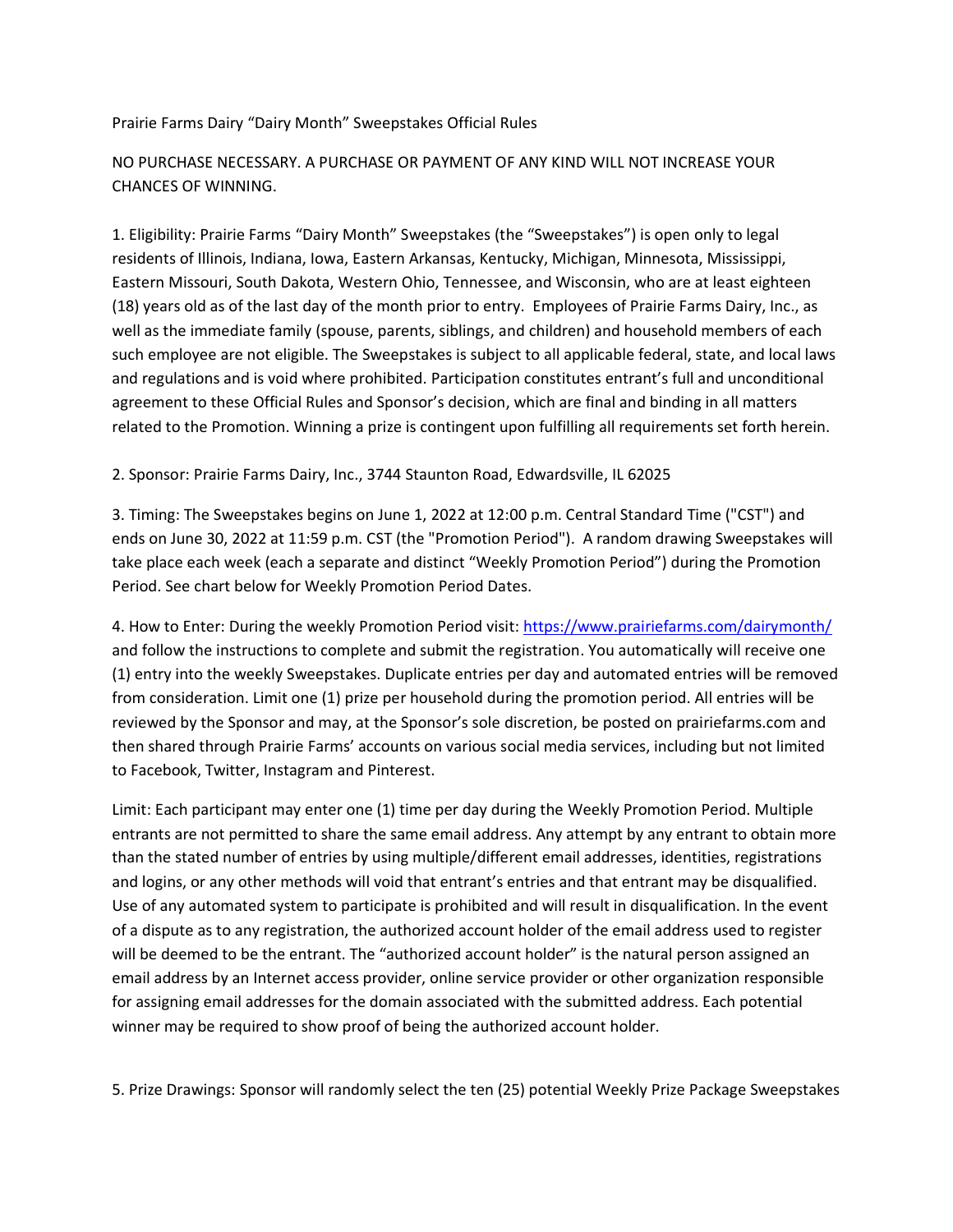winners from all eligible entries received during the Weekly Promotion Period, on or around dates stated in Promotion Period and Entry Chart. Sponsor will randomly select one (1) potential Grand Prize Sweepstakes winner from all eligible entries received during the Promotion Period on or about July 11, 2022. Each potential winner will be notified by mail or email. If a potential winner of a prize cannot be contacted, or fails to provide any requested information within the required time period (if applicable), or the prize is returned as undeliverable, the potential winner forfeits the prize. Receiving a prize is contingent upon compliance with these Official Rules. In the event that a potential winner is disqualified for any reason, Sponsor will award the applicable prize to an alternate winner by random drawing from among all remaining eligible entries. Prize packages will be fulfilled approximately 6 weeks after the conclusion of the Weekly Promotion Period. Sponsor's decisions as to the administration and operation of the Sweepstakes and the selection of the potential winners is final and binding in all matters related to the Sweepstakes.

| Weekly Prize Promotion and Entry Chart |                   |                  |
|----------------------------------------|-------------------|------------------|
| <b>Weekly Promotion Period Dates:</b>  | # Prizes Awarded: | Winners notified |
|                                        |                   | on or around:    |
| $6/1/22 - 6/5/22$                      | 25                | 6/21/22          |
| $6/6/22 - 6/12/22$                     | 25                | 6/28/22          |
| 6/13/22-6/19/22                        | 25                | 7/05/22          |
| 6/20/22-6/26/22                        | 25                | 7/12/22          |
| $6/27/22 - 6/30/22$                    | 25                | 7/19/22          |

## 6. Prizes:

- a. TWENTY FIVE (25) WEEKLY PRIZE PACKAGES: \$100 toward Prairie Farms products will be given in the form of TWENTY (20) "\$5 Gift Coupons" valid for any combination of Prairie Farms and/or North Star brand products
- b. ONE (1) GRAND PRIZE PACKAGE: One thousand dollars (\$1,000) will be awarded by check and mailed to the winner at the physical address provided at the time of registration. Winner will receive an IRS Form 1099-MISC from the sponsor.

7. For All Prizes: All terms and conditions of coupons apply. Prizes are non-transferable and no substitution will be made. Prairie Farms and/or North Star products may not be available in all areas; no substitutions are permitted. Winner is responsible for all taxes and fees associated with prize receipt and/or use. Odds of winning a prize depend on the number of eligible entries received for each prize during each Entry Period. Total ARV of all prizes: \$13,500. Limit: One (1) prize per person.

8. How to claim the Grand Prize: An Entrant who receives a winning Notification is subject to verification of eligibility and compliance with these Official Rules. If any potential winner is disqualified, determined to be ineligible, or found not to be in compliance with these Official Rules, the Grand Prize will be forfeited. The potential grand prize winner will be required to sign and return a Certificate of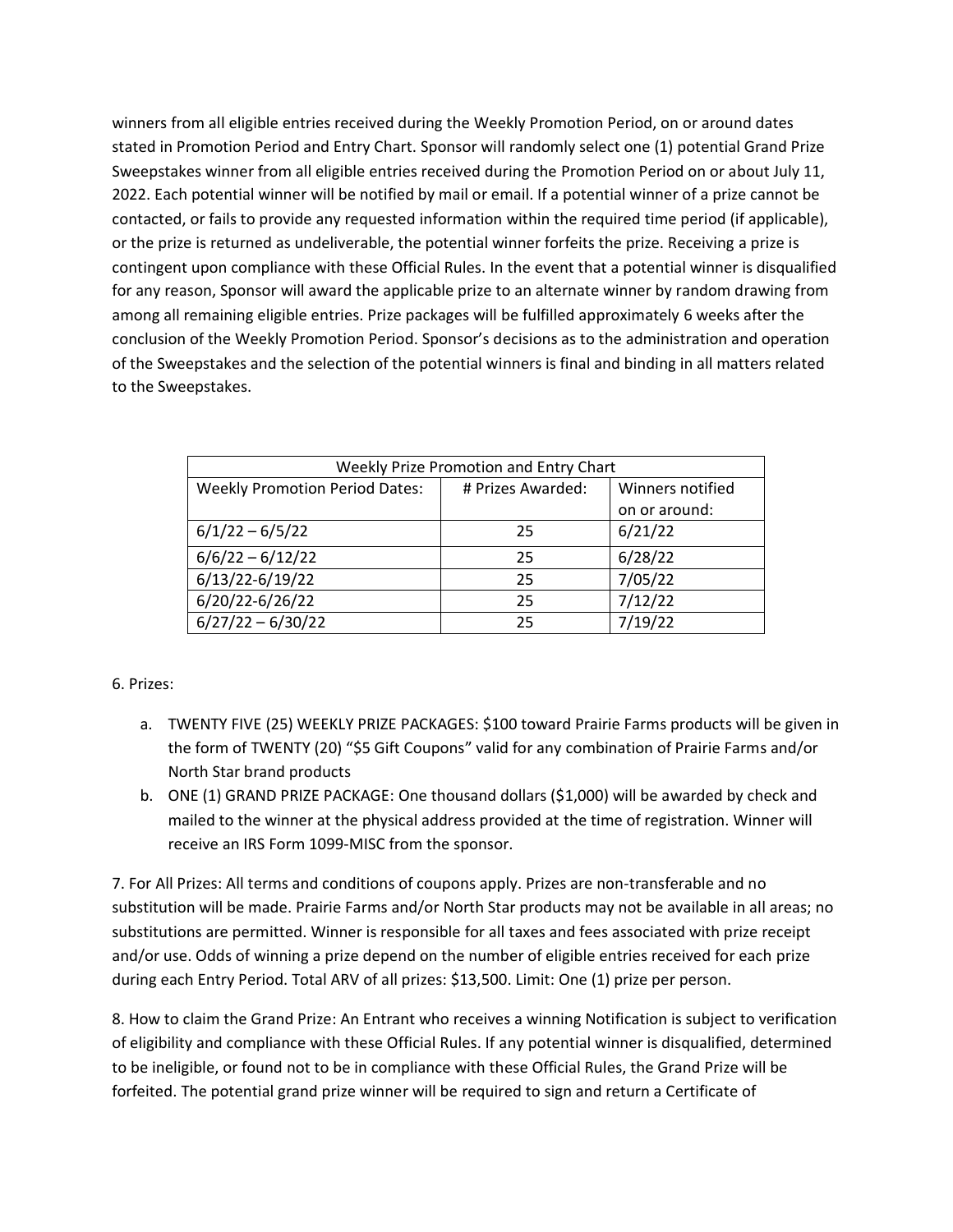Eligibility/Release Form (except where prohibited), submit a copy of a valid government-issued photo identification document, and complete, sign and return IRS Form W-9 (Request for Taxpayer Identification Number and Certification) within five (5) business days after grand prize notification is received in order to claim his/her prize or the grand prize may be forfeited in its entirety and awarded to an alternate winner, at the Sponsor's sole and absolute discretion. After verification, the grand prize winner will be contacted to make arrangements to receive the grand prize. If a prize is forfeited, the prize may be awarded to an alternate winner, selected in a random drawing from among all remaining eligible non-winning entries.

9. Release: By receipt of the prize, winner agrees to release, discharge and hold harmless Prairie Farms, North Star and all subsidiaries from any actions, claims, damages or liabilities including damages to property or personal injury or death arising from participation in the sweepstakes and in the acceptance and use or misuse of the prize.

10. Publicity: Except where prohibited, participation in the Sweepstakes constitutes each winner's consent to Sponsor's and its agents' use of winner's name, likeness, photograph, voice, opinions and/or hometown and state for promotional purposes in any media, worldwide, without further payment or consideration.

11. General Conditions: Sponsor reserves the right to cancel, suspend and/or modify the Sweepstakes, or any part of it, if any fraud, technical failures, human error or any other factor impairs the integrity or proper functioning of the Sweepstakes, as determined by Sponsor in its sole discretion. In such event, Sponsor, in its sole discretion, may elect to hold a random drawing from among all eligible entries received up to the date of discontinuance for any or all of the prizes offered herein. Sponsor reserves the right, in its sole discretion, to disqualify any individual it finds to be tampering with the entry process or the operation of the Sweepstakes or to be acting in violation of the Official Rules of this or any other promotion or in an unsportsmanlike or disruptive manner. Any attempt by any person to deliberately undermine the legitimate operation of the Sweepstakes may be a violation of criminal and civil law, and, should such an attempt be made, Sponsor reserves the right to seek damages from any such person to the fullest extent permitted by law. Sponsor's failure to enforce any term of these Official Rules shall not constitute a waiver of that provision. Sweepstakes may be withdrawn without prior notice.

12. Limitations of Liability: The Released Parties are not responsible for: (1) any incorrect or inaccurate information, whether caused by entrants, printing errors or by any of the equipment or programming associated with or utilized in the Sweepstakes; (2) technical failures of any kind, including, but not limited to malfunctions, interruptions, or disconnections in phone lines or network hardware or software; (3) unauthorized human intervention in any part of the entry process or the Sweepstakes; (4) technical or human error which may occur in the administration of the Sweepstakes or the processing of entries; (5) late, lost, undeliverable, damaged or stolen mail; or (6) any injury or damage to persons or property which may be caused, directly or indirectly, in whole or in part, from entrant's participation in the Sweepstakes or receipt or use or misuse of any prize. If for any reason an entrant's entry is